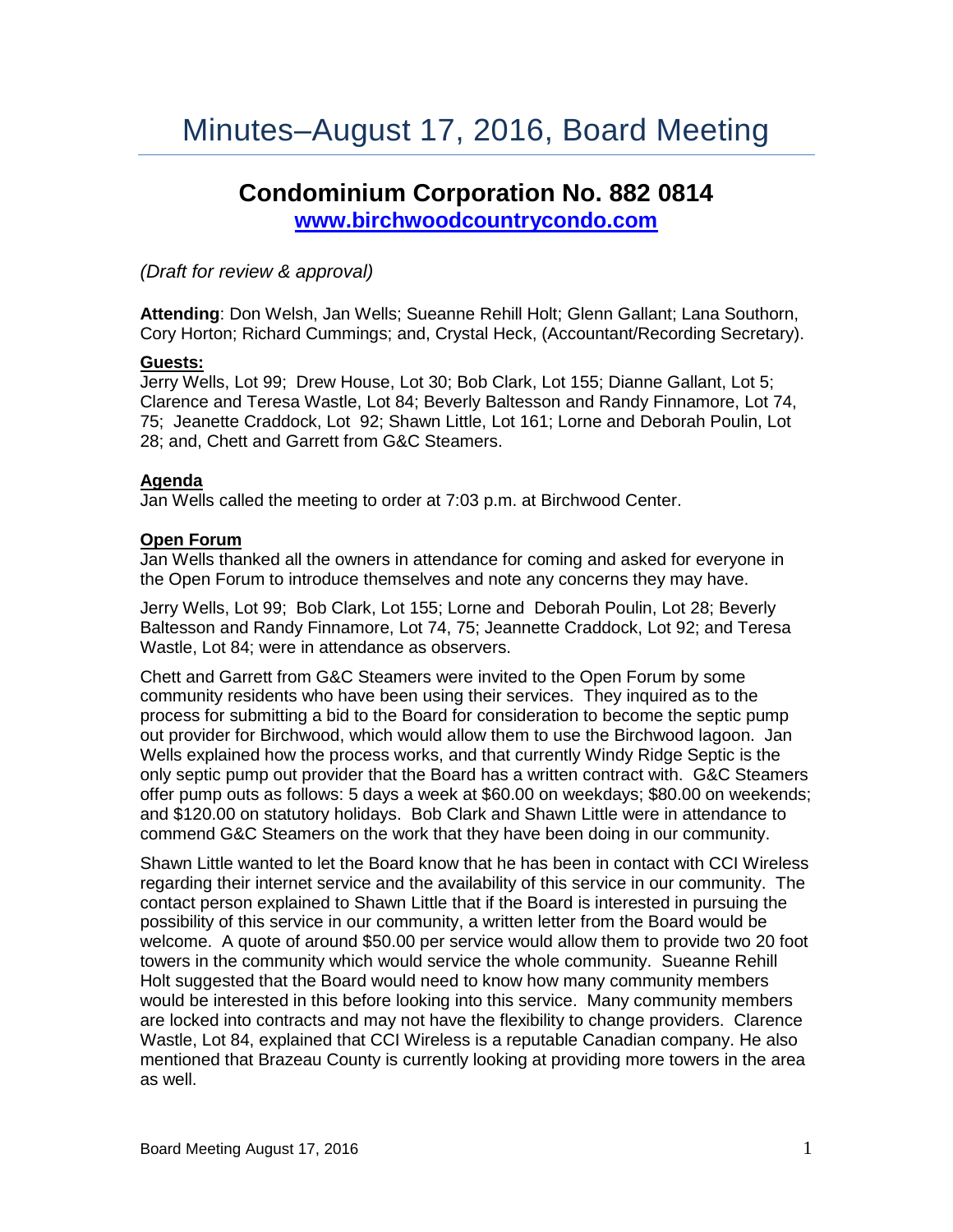Clarence Wastle, Lot 84, reported good news in that the Land Use Bylaw had the third reading passed as presented. The bad news is that it was missing some motions that had been discussed and agreed upon in the forums, to be put into the Land Use Bylaw. Missing were the grandfather clause regarding existing structures, the height clause, and the geotechnical study is still required. September 20, 2016 is the next reading and the County will propose some amendments for the missing changes. Community members again thanked Clarence Wastle for all his hard work on this project.

Dianne Gallant, Lot 5, had some concerns that she wanted to address with the Board regarding the meeting minutes suggesting that her company, T.J. Phillips Construction, had given the Board a quote for gravel of \$22.50 per tonne. As she would not give that quote and felt that the minutes should reflect the correct verbal quote. Dianne Gallant also had some concerns regarding the treatment of Glenn Gallant during the discussion of the quotes, and the Board's request for him to abstain from voting on the purchase of gravel, due to conflict of interest. Dianne Gallant asked how the conflict of interest works and who it includes as there are other spouses that also work for the Board. Regarding the gravel quotes Cory Horton explained that the quotes were given to him verbally by phone and were relayed to the Board by e-mail and then included in the minutes at the closed portion of the meeting. Sueanne Rehill Holt explained why the Board felt that Glenn Gallant had to abstain from the vote. More discussion took place regarding being fair in obtaining quotes either verbally or in writing for work required by the Board.

Bob Clark, Lot 155, wanted to remind the Board to discuss usage of the lagoon, and consider G&C Steamers. Clarence Wastle, Lot 84, reminded all in attendance that Windy Ridge Septic is the only service provider currently allowed to use the lagoon. Clarence Wastle also suggested that the Brazeau County is going to be rebuilding the lagoon in 2017.

Drew House, Lot 30, had concerns with Brazeau County, the Board, and his neighbor. Drew House would like the Board to address this with the County. Jan Wells and Cory Horton met with Brazeau County and were told that this is not something that the Board needs to address. Drew House wishes to address the drainage problems, and would like to work with Lot 31 to accomplish this. Jan Wells will call the owner of Lot 31, and ask that he contact Drew House.

Drew House also inquired about not being allowed to remit cash in payment of his condominium fees. There has been some reservation on keeping large amounts of cash in personal homes and this practice was discouraged this year. Crystal Heck can take cash for condominium fees at her office in Drayton Valley, as long as she is able to deposit the cash in the bank before 2:00 p.m. Crystal Heck will call Drew House with her address tomorrow.

Clarence Wastle, Lot 84, asked if the Board was able to check the list of properties listed on the County notice board, for non payment of taxes. Jan Wells stated she did note the three properties that were on the list.

The open forum was completed at 8:10 p.m.

# **Board Portion of Meeting**

Jan Wells called the Board portion of the meeting to order at 8:15 p.m.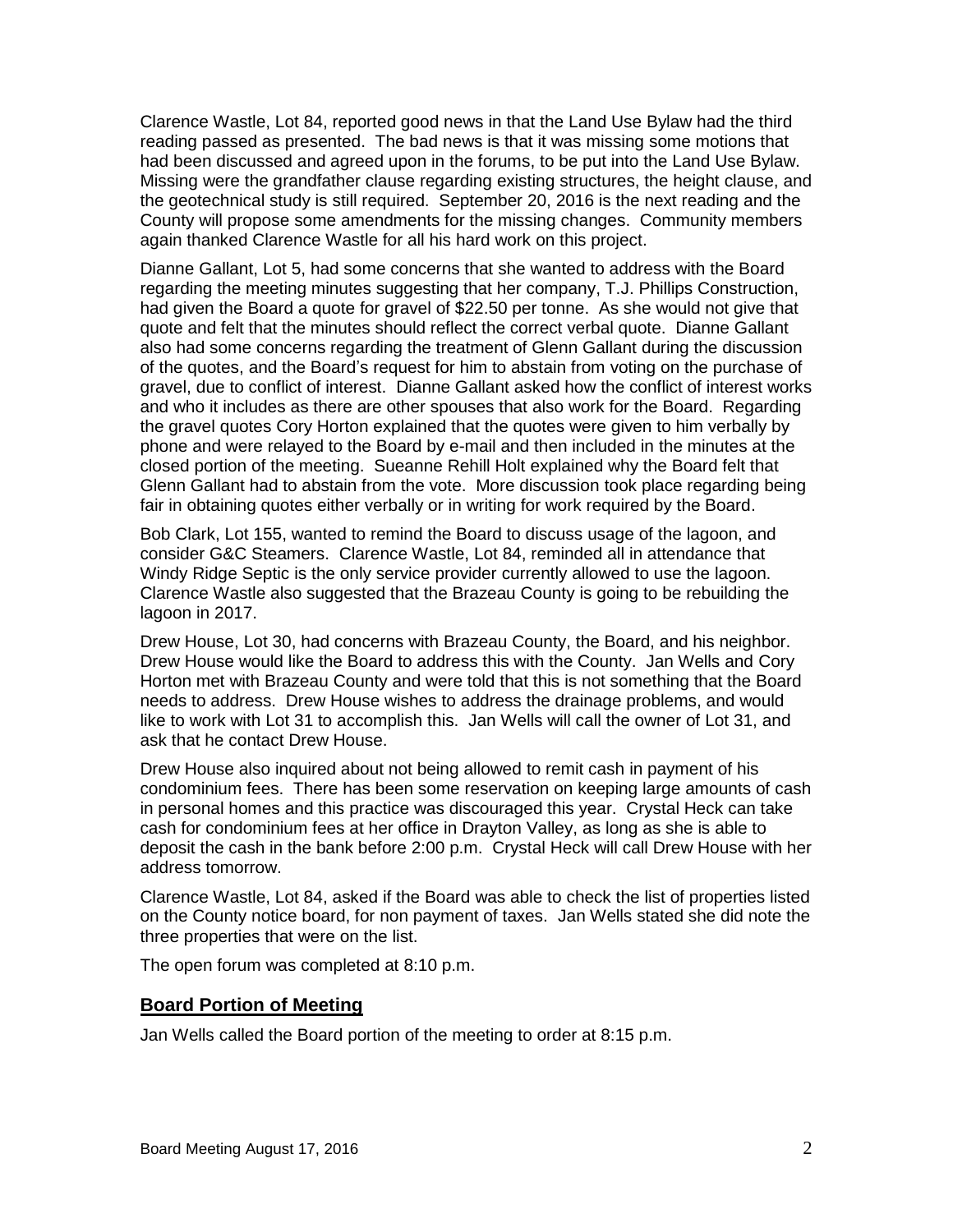## **Approval of the July 20, 2016 Minutes**

The July 20, 2016 meeting minutes required amendments as follows:

**Backup for Security/Site Services.** Training for the Security/Site Services backup was discussed. After a recruitment process was completed, Randy Finnamore accepted this position in October, 2015. Action: Glenn Gallant and Richard Cummings will contact Bruce Swanston to ensure that Randy Finamore has thorough training as soon as possible.

**Quotes for Gravel**. Quotes for gravel obtained by Cory Horton were discussed. Jan Wells asked about the timing of the quotes and how long they are good for. Cory Horton said that normally dates are noted on the quotes. Glenn Gallant agreed to abstain from discussion and voting on issues regarding gravel since he would be in a conflict of interest position as one of the possible suppliers and a quote was taken from the average price on the last invoice (T.J. Phillips Construction Invoice # 124). Drayton Sand & Gravel was \$23. per tonne, Associated Aggregates was \$25. per tonne, T.J. Phillips was \$21.78 per tonne, and River Valley was \$21.45 per tonne. Sueanne Rehill Holt moved that the Board go with River Valley for supplying gravel as they are the lowest bid, seconded by Jan Wells, carried unanimously. *Action:* Glenn Gallant will inform Bruce Swanston of the decision of the vote.

The July 20, 2016 minutes will be passed at the next Board meeting.

#### **Water Report**

Rod Yakubow was unable to attend the meeting. Rod Yakubow submitted the July 2016 reports including water usage for filing to the Board prior to the meeting. Usage was down from 2015 numbers with the help of "Mother Nature." There were no issues to report for the month of July. Water usage for Aspen Grove was 31330 gallons, Cedar Glen was 52339 gallons, and Willow Ridge was 44272 & 77839 gallons.

#### **Site Services**

Bruce Swanston was not in attendance, so there was no report. Glenn Gallant did not have anything to report. Glenn Gallant has reminded Bruce Swanston of the need for monthly reports.

#### **Financial Report**

Crystal Heck handed out a copy of the June 2016 financial reports and reviewed the accounts receivable on the books as of August 17, 2016. Ninety day over-due are currently down to \$3,167.70 from \$7,620.03. New overdue notices will be sent out again the end of August.

#### **Brazeau County Liaison**

Cory Horton wanted to remind the Board of his meeting with the County on August 25, 2016 at 2:00 p.m. to discuss our development application revisions. Cory Horton suggested that the Board have ad hoc meeting prior to the next meeting in September in this regard. Brazeau County has been very helpful in working with the Board's issues. Cory Horton also informed the Board that Anthony Heinrich has been in contact with him, in order to establish a good working relationship between Brazeau County and the Board.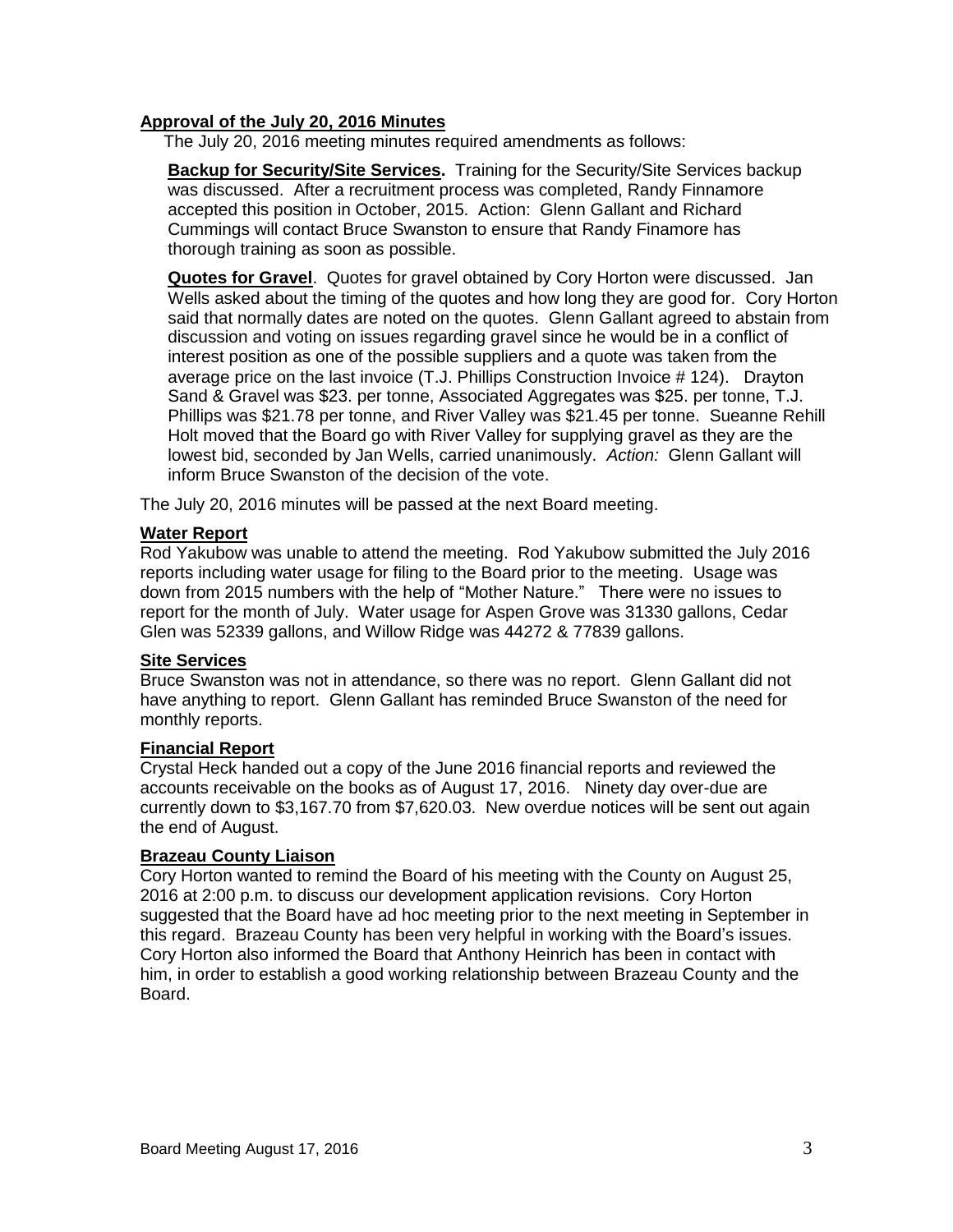# **Old Business**

# **Dust Control**

Cory Horton talked to Brazeau County and was told that they would be available to provide this service this summer. Cory Horton will check with Brazeau County for availability and give them the okay to proceed as the roads have not been done for two years. Bruce Swanston will still continue watering the roads where required.

# **Reserve Fund Study**

Karrie Jones from Keystone Field Engineering met with the Board and provided a quote of \$4,225 plus GST to conduct a reserve fund study. There was discussion amongst the Board as to what should be included in the study. Don Welsh felt that the Center should not be included since it is covered by insurance; shingles would be a maintenance issue when they are in need of replacement, and will be included in the maintenance budget when the time comes. The Board has verified that the electrical and water lines will be included in this study. The Board will let Karrie Jones know that she has permission to contact Fortis for a map of all the lines in the community. The well houses were discussed and the Board has yet to hear from Alberta Environment regarding the requirements to bring the well houses to current specifications. It was decided to put this matter on hold until the Board is contacted by Alberta Environment. Don Welsh moved that we go ahead with Keystone Field Engineering to provide an updated reserve fund study; Lana Southorn seconded the motion, carried unanimously.

# **FireSmart Program**

A presentation on the FireSmart Program was held on July 27, 2016 at Lindale Hall from 5:30 to 7:30 p.m. In order to take part in the program, the community would need a volunteer to champion the program. There were very few owners in attendance and Sueanne Rehill Holt had concerns about the expectations of the program to our owners. After some discussion it was decided that it was a great idea but may not be feasible in this community. Action: Jan Wells will inform the Brazeau County that the Board did not have a volunteer to take on this project.

*Don Welsh excused himself from the meeting at 9:25 p.m.*

*Sueanne Rehill Holt moved that the Board give Don Welsh the freedom to attend or be absent from meetings indefinitely as needed, due to his personal situation, without losing his place on the Board, Jan Wells seconded the motion, carried unanimously.*

# **Light Boxes**

Glenn Gallant obtained written quotes from United Truck & Machine Ltd. for an 18" x 18" x 4 ft, high, unpainted light box with two doors, locks, and hinges for \$577.00 plus GST. Karach Welding provided a quote for \$1,039.97. Glenn Gallant moved that the Board purchase electrical boxes from United Truck & Machine Ltd. up to \$5,000.00 for the present time, Richard Cummings seconded the motion, carried unanimously. Action: Richard Cummings and Glenn Gallant will provide a list of light boxes that are in critical need of replacement.

#### **Unsightly Properties**

Richard Cummings has been approaching numerous owners and has them working on getting their properties mowed and cleaned up. Letters will be sent out to owners in non- compliance by the end of the month. Action: Richard Cummings will prepare a list for Lana Southorn next week.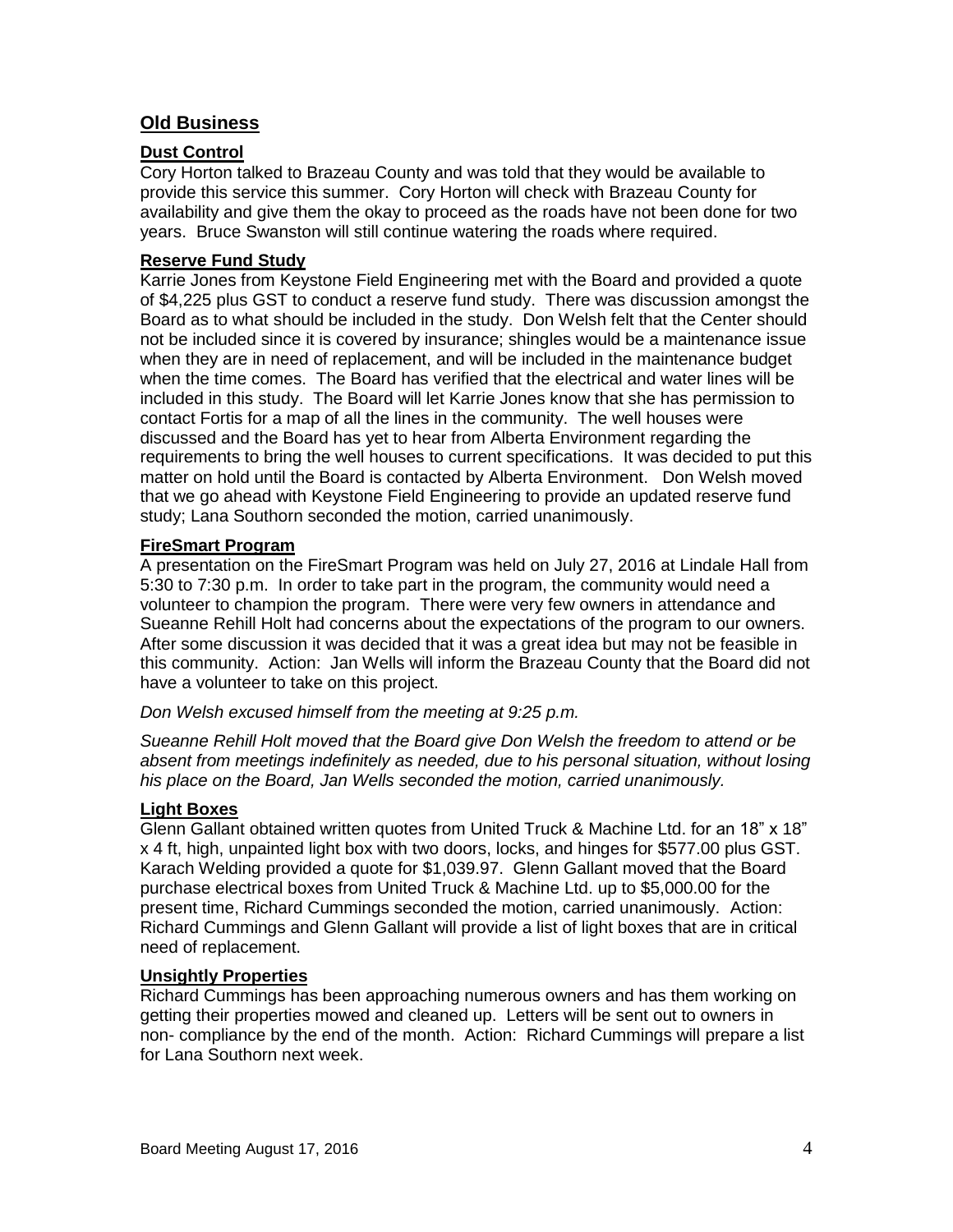# **Road near Lot 161**

Action: Bruce Swanston will work the washed out area the next time he is that area.

#### **Tree Trimming**

Glenn Gallant has seen to the completion of this job. It should be noted that once the project began, the scope of work changed and the final cost was slightly more than the initially quote.

#### **Adjournment**

Meeting adjourned at 9:50 p.m.

### **Jan Wells called a continuation meeting to take place at Birchwood Center, Monday, August 22, 2016 at 7:00 p.m.**

### **Continuation of August 17, 2016 Board Meeting,**

August 23, 2016 at Birchwood Center, 7:00 p.m.

**Attending**: Jan Wells, Sueanne Rehill Holt, Don Welsh, Glenn Gallant, Cory Horton, and Lana Southorn. Unable to attend: Richard Cummings

Jan Wells called the meeting to order at 7:00 p.m.

#### **Board Vacancy**

Jan wells read a letter to the Board from Richard Cummings where he tendered his resignation on the Board for personal reasons. The Board was sorry to hear that Richard Cummings was resigning from the Board, and would like to wish him well, and express thanks for Richard Cummings assistance and dedication for the time he was active on the Board.

#### **Old Business - Continued**

#### **Reserve Fund Study**

Jan Wells reported that the Condominium number was incorrect in the original report from Keystone Field Engineering. The correction has been made and a corrected report received. Jan Wells will contact Karrie Jones to schedule another meeting, and to verify what is to be accomplished at this meeting. The suggested date for a site meeting is September 7, 2016 at 10:00 a.m.; with Don Welsh, Cory Horton, Rod Yakubow, and Jerry Wells attending.

#### **Culverts**

The culverts that need to be cleaned out were reviewed, specifically: Lots 15 and 57; Lots 104,105,106, 120; Lot 28 and down the hill; as well as the other side of the road, Lot 43, and down the hill. Action: Glenn Gallant and Bruce Swanston will proceed with this job.

#### **Lot 104**

Cory Horton has left two phone messages with the owner. Action: Cory Horton will follow up.

#### **Security/Site Services Backup**

Action: Glenn Gallant will follow up with Bruce Swanston to ensure that he has proceeded with training Randy Finnamore for backup in the day to day responsibilities and the use of the Kubota.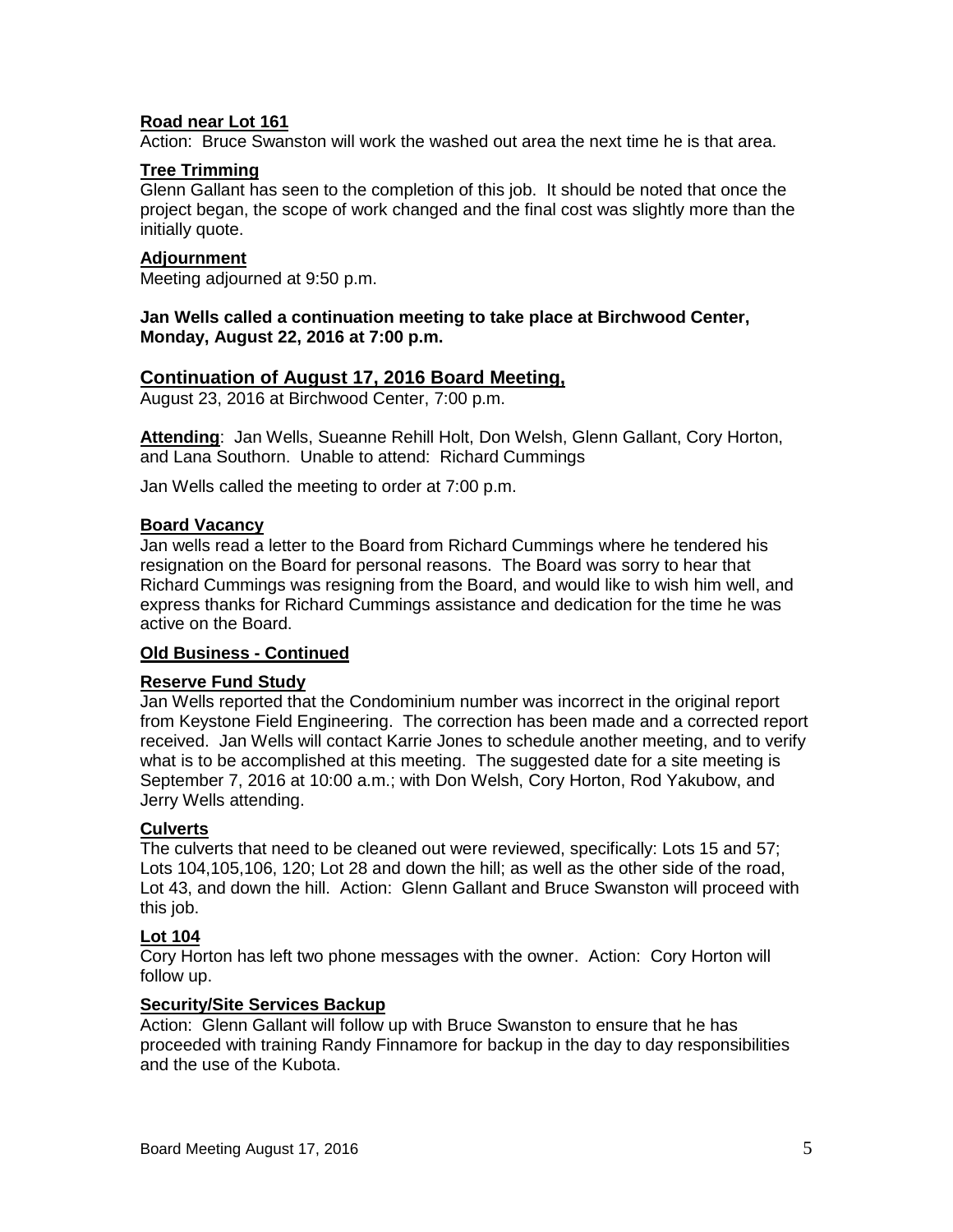## **Security Gate**

Jan Wells reported that the keypad on the security gate is not tied to the remote controls; therefore, the code can be changed without the need of changing each remote control. A discussion was held as to the most effective way to accomplish a change in the code, and how to inform the community and emergency services of the change. Some suggestions were to change the code yearly, another to change the code monthly, with the information communicated to our community in the AGM mail out. This matter will require further discussion by the Board. Action: Cory Horton will contact emergency services to determine what procedures are followed when responding to a call in our community.

### **Communication**

Jan Wells felt that there is a need for a means of communicating pertinent information to our community. Jan Wells mentioned the Birchwood Bugle, which was a mail out prepared by the Board and sent out to residents for many years in the past. The Bugle contained reminders, pertinent information, and social club activities, etc. The Board felt this bringing the Bugle "back to life" is an excellent idea. Cory Horton volunteered to head up this project. Discussions were held as to the frequency of the mail out, and the cost of postage. A suggestion was made that perhaps the Social Club could cover the cost of postage. Cory Horton volunteered to join the Social Club.

Action: This item will be placed on the Agenda for the next Social Club meeting.

# **Change in Keyless Entry Code at Center**

Action: Sueanne Rehill Holt will change the code and inform the Board when the change has been made.

### **Shoring Device (available on a rental basis from DV Rentals, ARC Resources)**

Action: Lana Southorn will prepare a note for Bruce Swanston and Rod Yakubow with phone numbers for DV Rentals and ARC, in the event of an emergency, where excavation is needed and a shoring device required**.** 

#### **Golf Cart Awareness**

Jan Wells has drafted an awareness sign to post within the community as a safety reminder when driving golf carts. The Board approved the draft. Action: Jan Wells will proceed to have three signs made.

#### **Items Arising from the Open Forum**

#### **Lot 30**

Action: Jan Wells will call the owner of Lot 31, and ask that he contact Drew House.

#### **CCI Wireless Internet**

The Board discussed the suggestion of contacting CCI Wireless Internet, with regard to that company providing service in our community. The Board felt that since the Board manages common property, and not individual owners' expenses, this would not be possible.

#### **G&S Steamers**

The Board provided G&S Steamers with a copy of the invoice for reimbursement for the light globe that was damaged by a G&S Steamers truck.